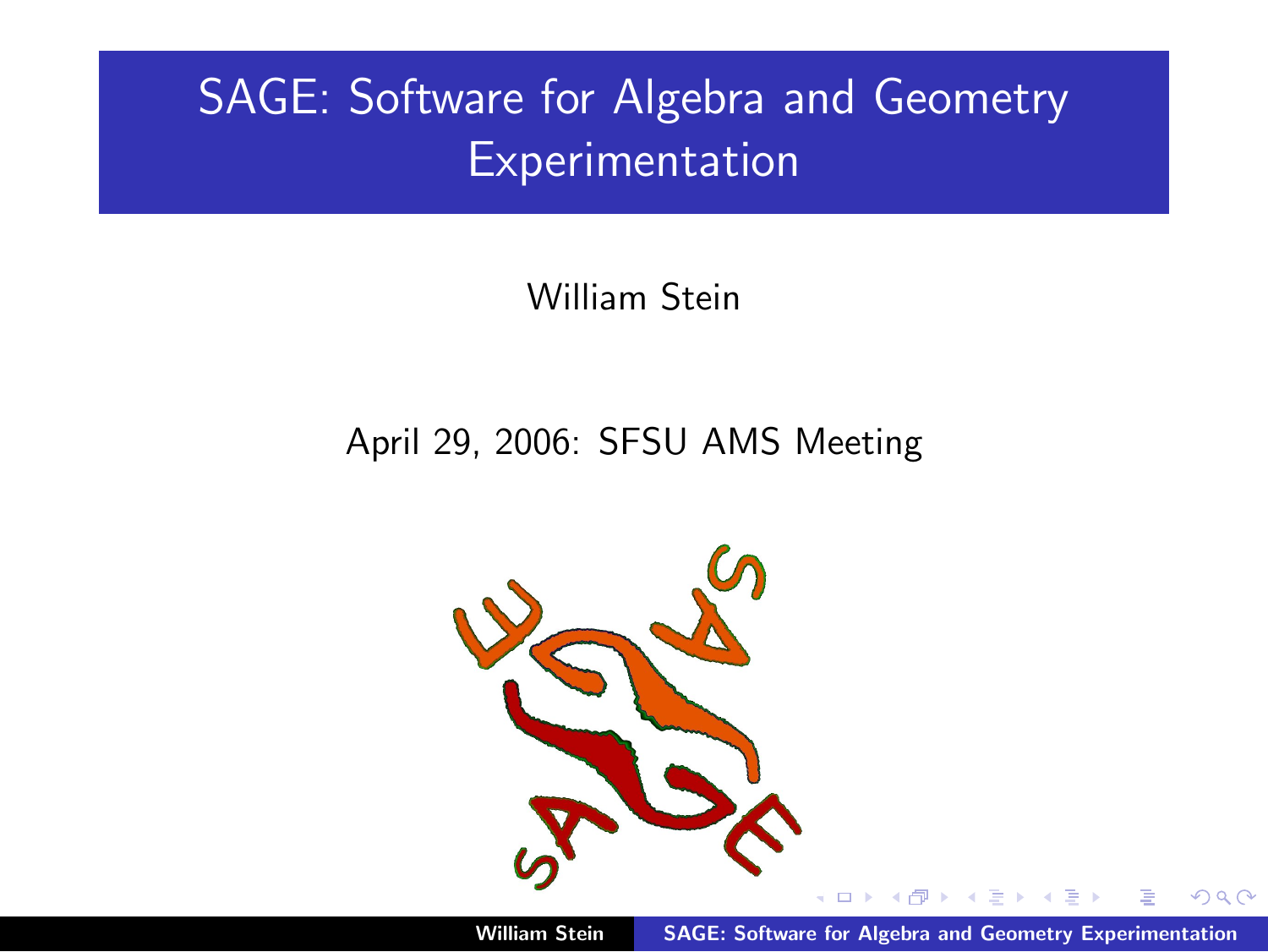# What is SAGE?

I started SAGE last year, and it has since mushroomed. There are now dozens of contributors all over the world and an extremely active mailing list.

- 1. Completely free and open source.
- 2. A new computer algebra system: Uses a mainstream language (unlike Magma, Gap, Mathematica, Maple, etc.)
- 3. A new way to use your software: use all your favorite (**commercial** or free) mathematics software together.

へのへ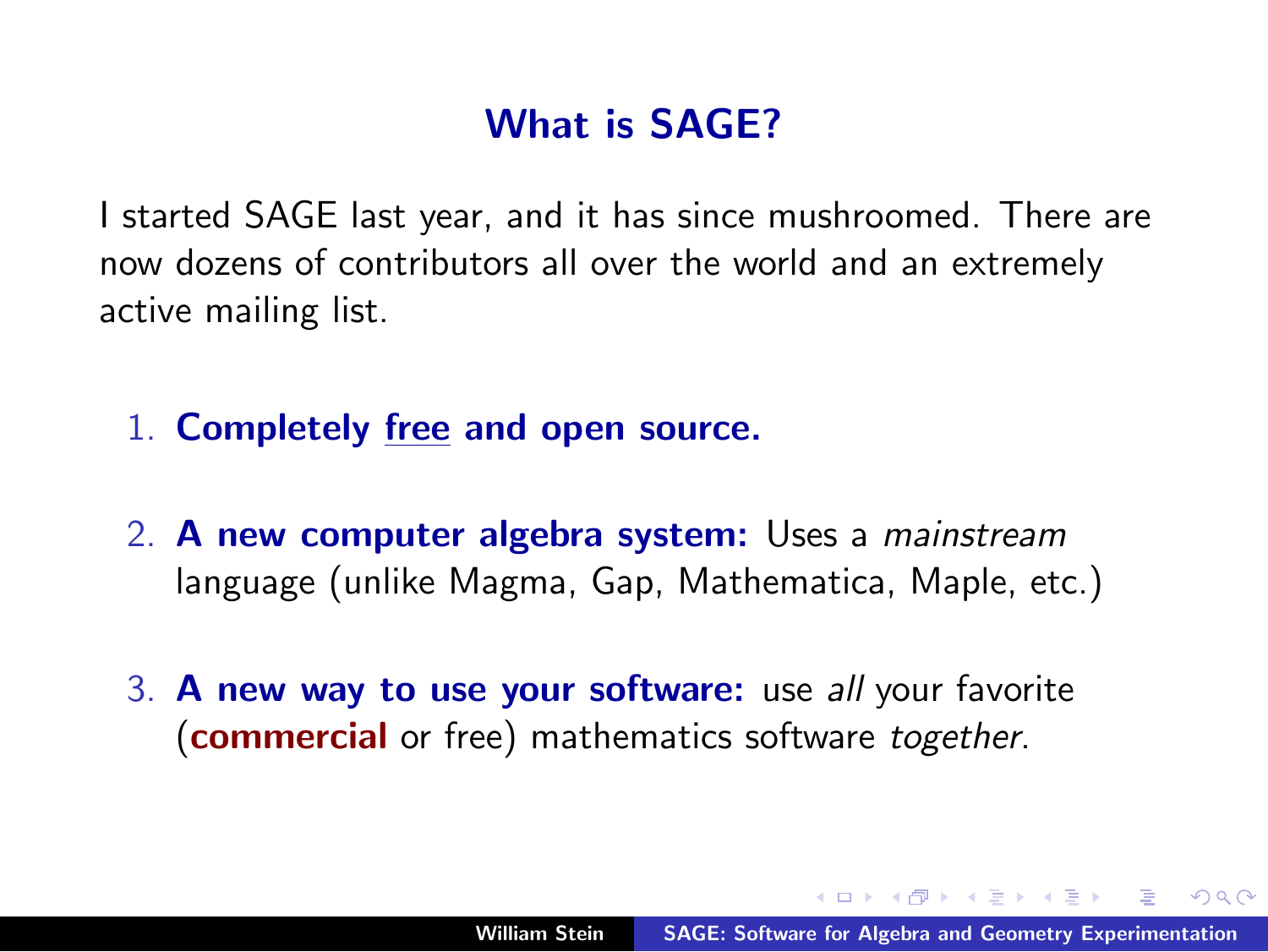#### Does Open Source Matter for Math Research?

"You can read Sylow's Theorem and its proof in Huppert's book in the library [...] then you can use Sylow's Theorem for the rest of your life free of charge, but for many computer algebra systems license fees have to be paid regularly [...]. You press buttons and you get answers in the same way as you get the bright pictures from your television set but you cannot control how they were made in either case.

With this situation two of the most basic rules of conduct in mathematics are violated: In mathematics information is passed on free of charge and everything is laid open for checking. Not applying these rules to computer algebra systems that are made for mathematical research [...] means moving in a most undesirable direction. Most important: Can we expect somebody to believe a result of a program that he is not allowed to see? "

– J. Neubüser in  $1993$  (he started GAP in 1986).

マーター マンドマン

 $\Omega$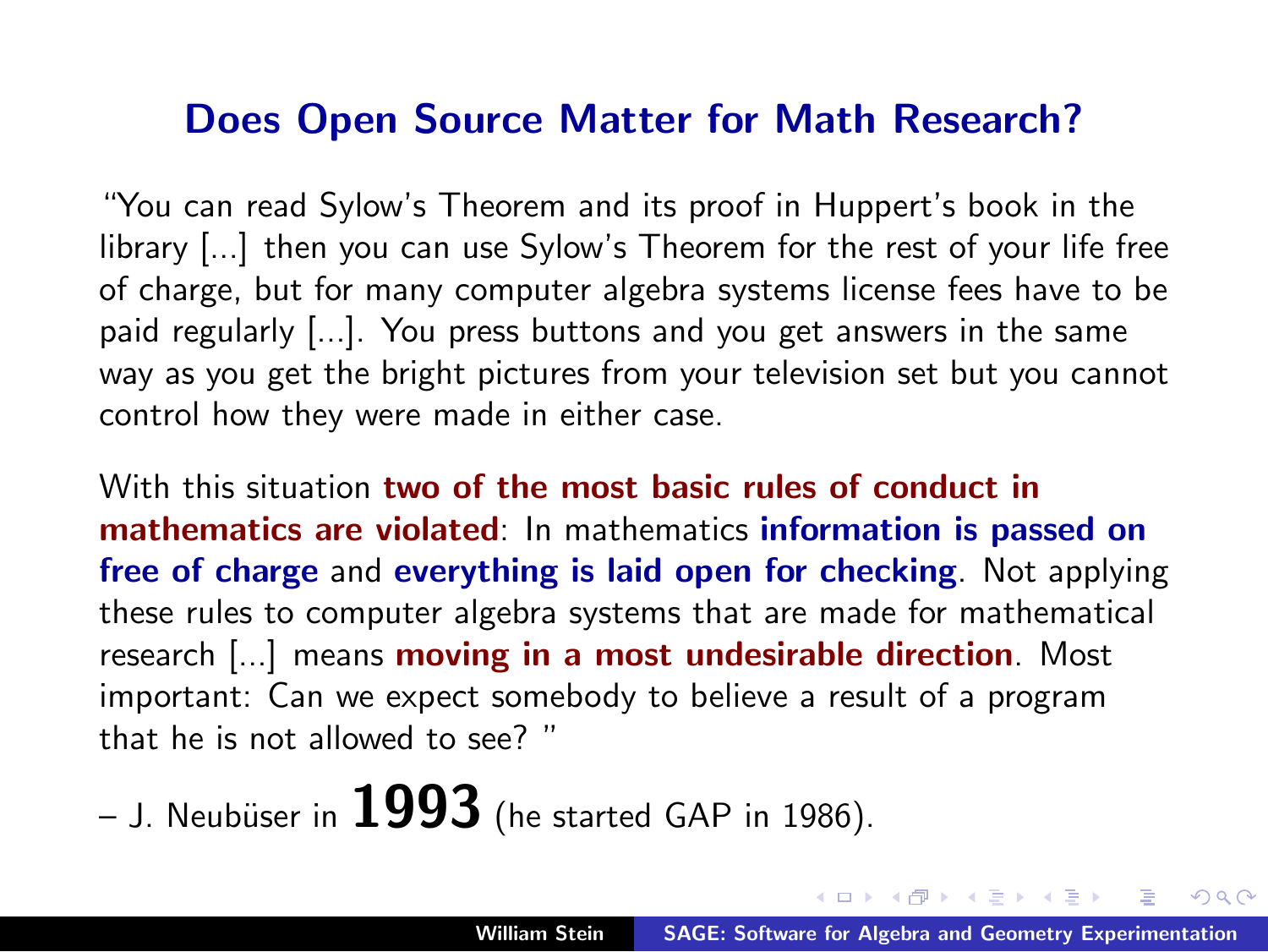#### SAGE: A New Computer Algebra System

| algebras       | edu            | interfaces modular schemes |       |                   |
|----------------|----------------|----------------------------|-------|-------------------|
| categories ext |                | lfunctions modules sets    |       |                   |
| coding         | functions libs |                            |       | monoids structure |
| crypto         | geometry       | matrix                     | plot  | tests             |
| databases      | groups         | misc                       | rings |                   |

 $$ cat$  \*/\*.py \*/\*/\*.py \*/\*/\*/\*.py \*/\*.pyx \*/\*/\*.pyx |sort|uni 58858

 $$ cat$  \*/\*.py \*/\*/\*.py \*/\*.pyx \*/\*/\*.pyx |sort|uniq|grep "sage: 6845 <-------- EXAMPLE INPUT LINES!

<span id="page-3-0"></span>K 何 ▶ K 重 ▶ K 重 ▶ 三重 → 約 Q (^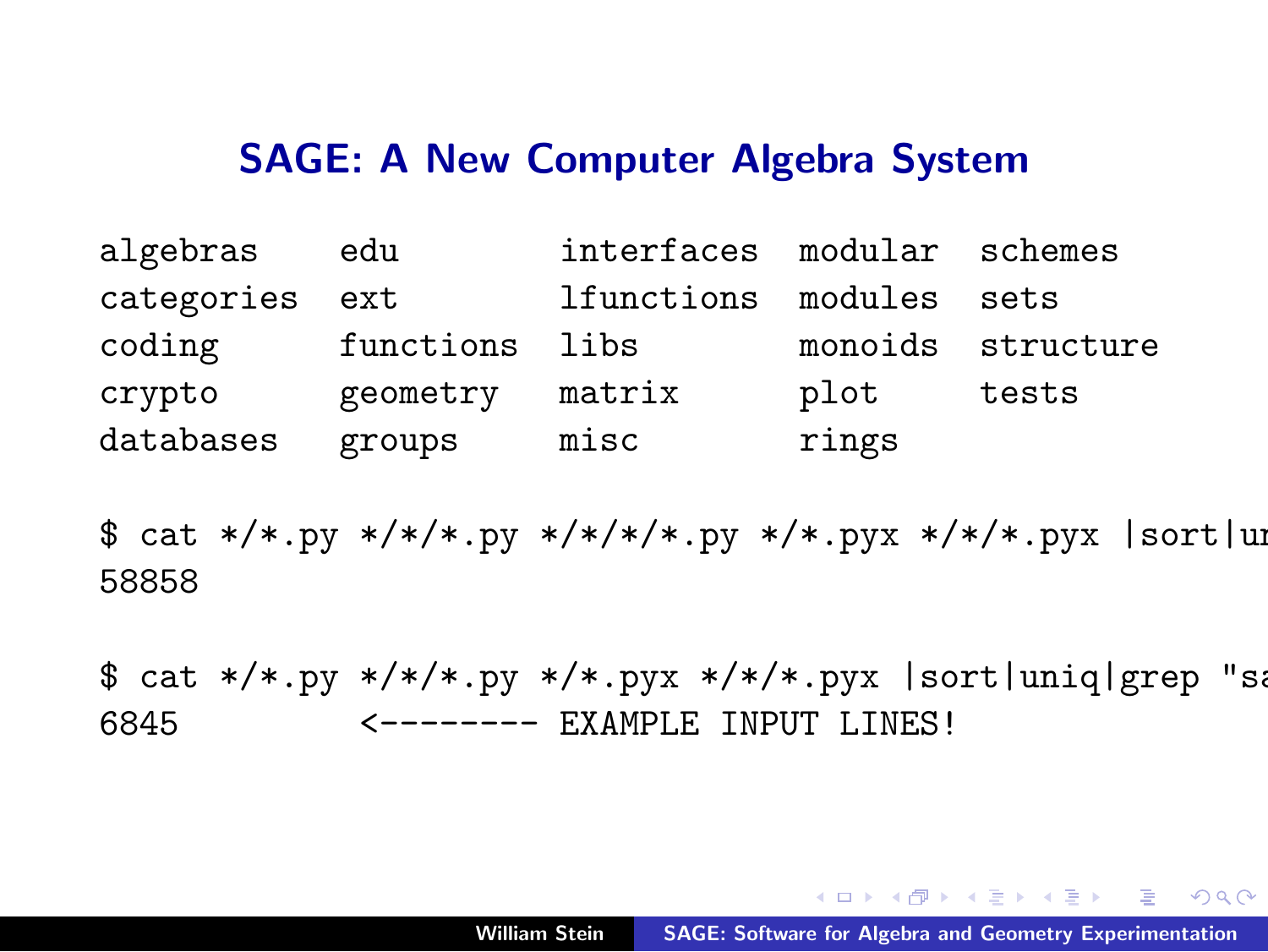### Cooperation: "Everything Under One Roof"

SAGE has many interfaces (**bold included** with SAGE):

- $\triangleright$  GAP (started 1986)– groups, discrete math
- $\triangleright$  Singular (started 1987) polynomial computation
- $\triangleright$  PARI/GP (started 1987) number theory
- $\triangleright$  Maxima (started 1967) symbolic manipulation
- $\triangleright$  mwrank, ec, simon, sea elliptic curves
- $\triangleright$  Macaulay2 (started 1993) (soon to be included)
- $\triangleright$  KANT/KASH sophisticated algebraic number theory
- $\triangleright$  Magma (started 1973) high-quality research math environment
- $\blacktriangleright$  Maple symbolic, educational
- $Mathematica symbolic, numerical, educational$
- Octave (started 1992) numerical analysis
- ▶ Specialized: mwrank, gfan, sympow, ntl, genus2reduction, polymake, lcalc (Rubinstein), dokchitse[r;](#page-3-0) [mo](#page-5-0)[r](#page-3-0)[e t](#page-4-0)[o](#page-5-0) [c](#page-0-0)[om](#page-14-0)[e..](#page-0-0)[.!](#page-14-0)

<span id="page-4-0"></span> $\Omega$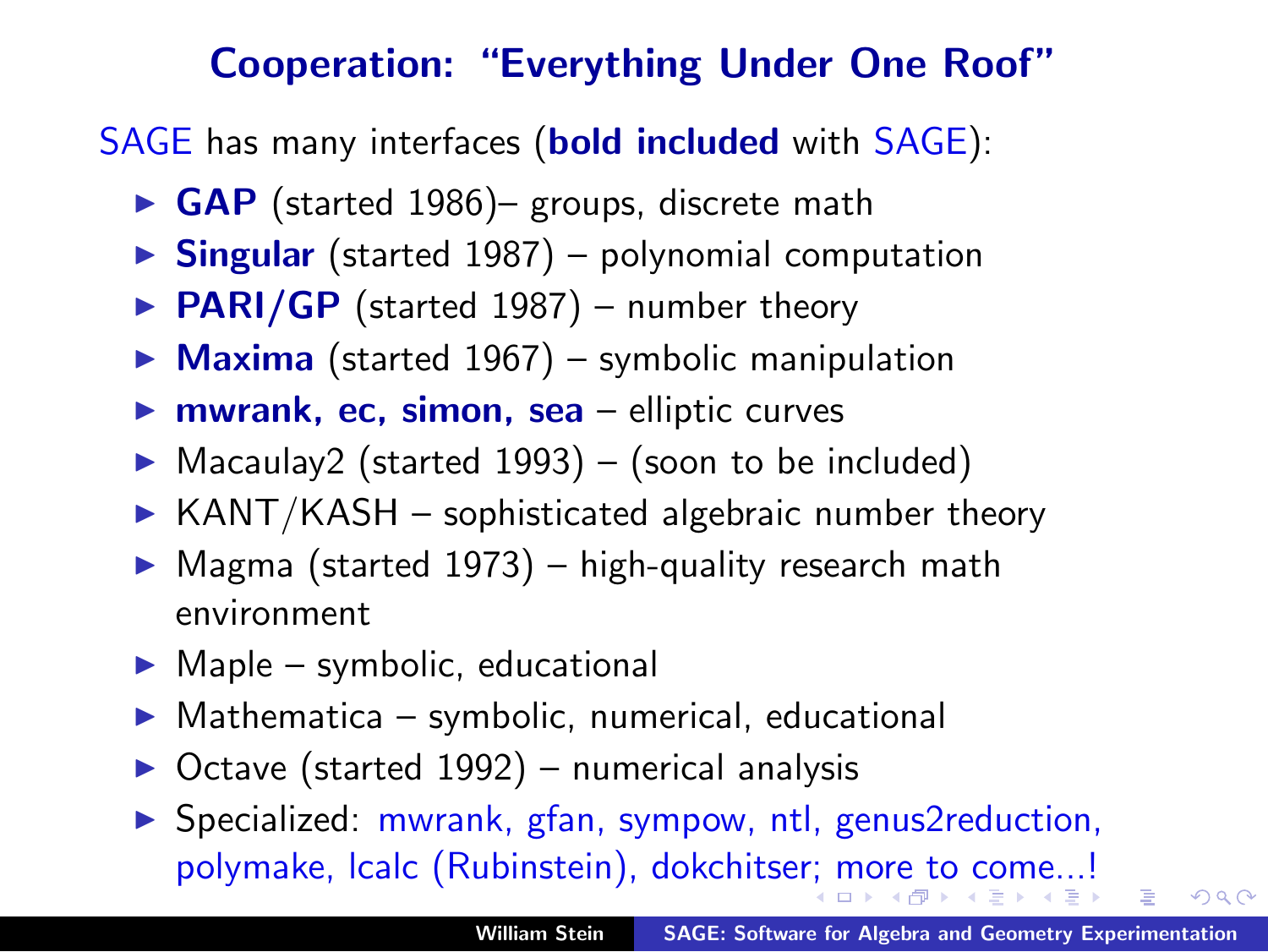# Python: A Mainstream Programming Language

- $\blacktriangleright$  Guido van Rossum released first Python in 1991.
- $\triangleright$  A "gluing language", i.e., design to be easier to use libraries and other programs.
- $\triangleright$  VAST range of libraries: graphics, 3d simulation, web programming, numerical analysis, etc.
- $\blacktriangleright$  Easy to read code
- $\triangleright$  function? gives documentation about function and function?? gives the source code.
- **IPython:** Awesome!

<span id="page-5-0"></span>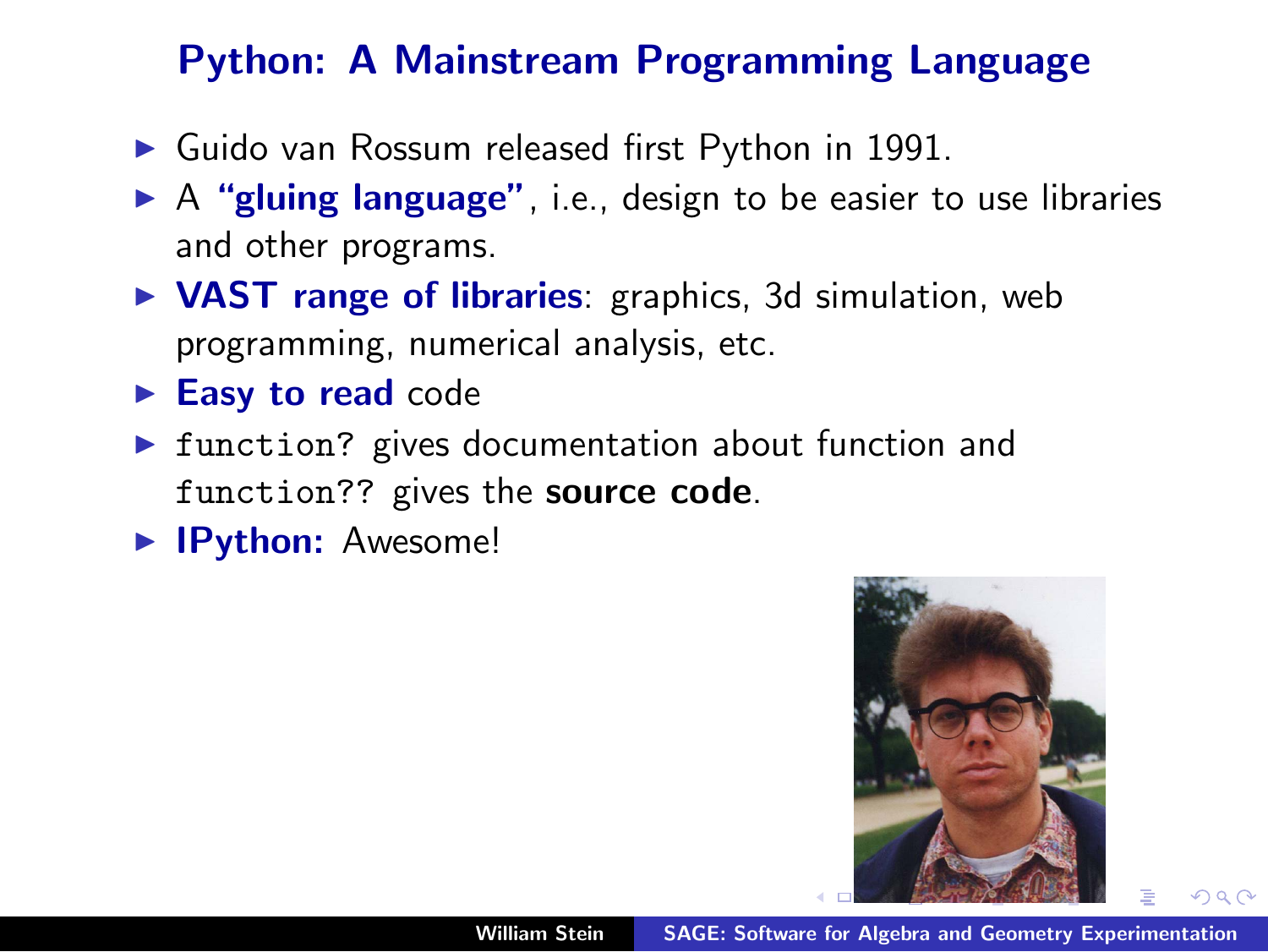#### Pyrex: Compiled Python-like language

- 1. Written by **Greg Ewing** of New Zealand.
- 2. Code converted to C code that is compiled by a C compiler.
- 3. Easy to use  $C/C++$  code and libraries from Pyrex.
- 4. Time-critical SAGE code gets implemented in Pyrex, which is (as fast as) C code, but easier to read (e.g., since all variables and scopes are explicit).

へのへ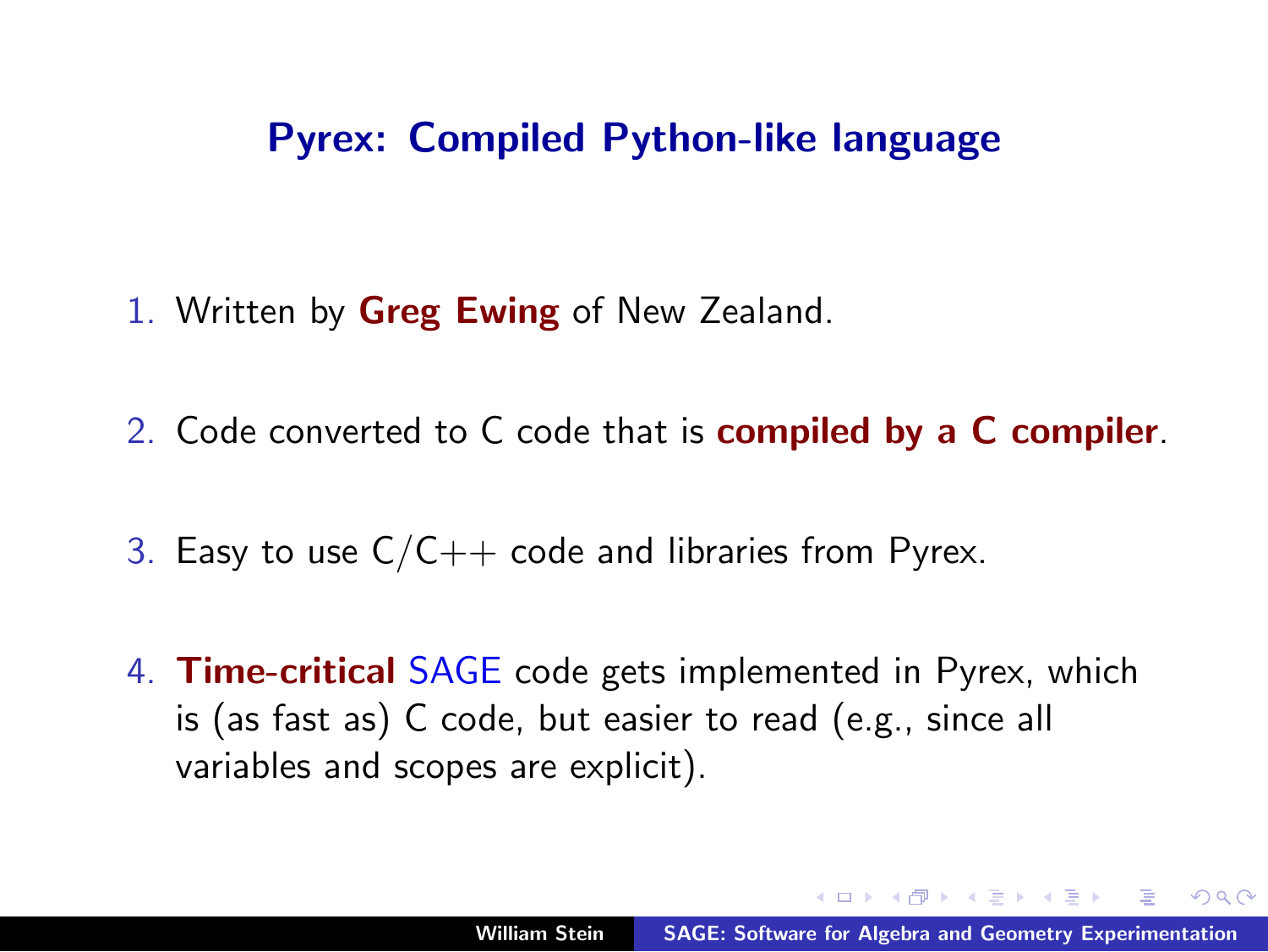### Examples! Examples! Examples!

```
sage: E = EllipticCurve('681b'); EElliptic Curve defined by
     y^2 + x*y = x^3 + x^2 - 1154*x - 15345 \dotssage: E.analytic_rank()
\Omegasage: E.sha_an()
9
sage: E.non_surjective()
[(2, '2-torsion')]sage: E.heegner_discriminants_list(10)
[-8, -20, -35, -56, -68, -83, -95, -107, -119, -143]sage: n = E.heegner_index(-20); n
[8.99999215656, 9.00000831615]
sage: parent(n)
Float interval arithmetic pseudoring.
sage: n^2 + 10
[90.9998588182, 91.0001496907]
                                     KID KARA KE KIER IE KORO
```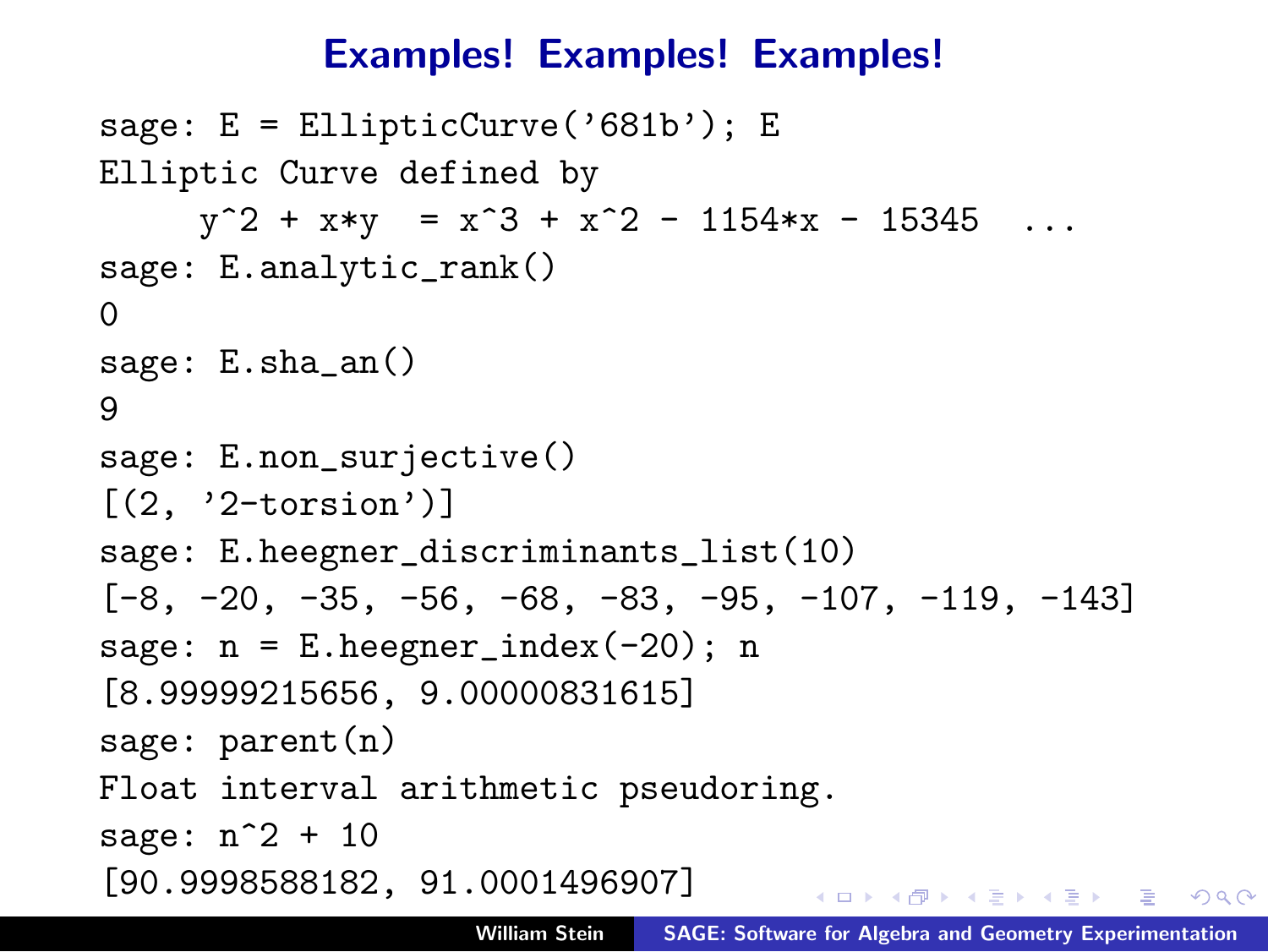# L-functions

```
sage: E = EllipticCurve('681b')sage: L = E.Lseries_dokchitser() # T. Dokchitser
sage: L(1)
1.8448152061268208
sage: L(2)
1.1760028810441643
sage: L(1+I)
0.28769581060576460 - 0.59781383500693885*I
sage: E.Lseries_zeros(5) # M. Rubinstein
[1.1931974371, 2.9775032355, 4.1340673324, 5.1249133553, 5.82876]sage: E.Lseries_sympow(2,16) # M. Watkins
'1.010475324678458E+00'
```
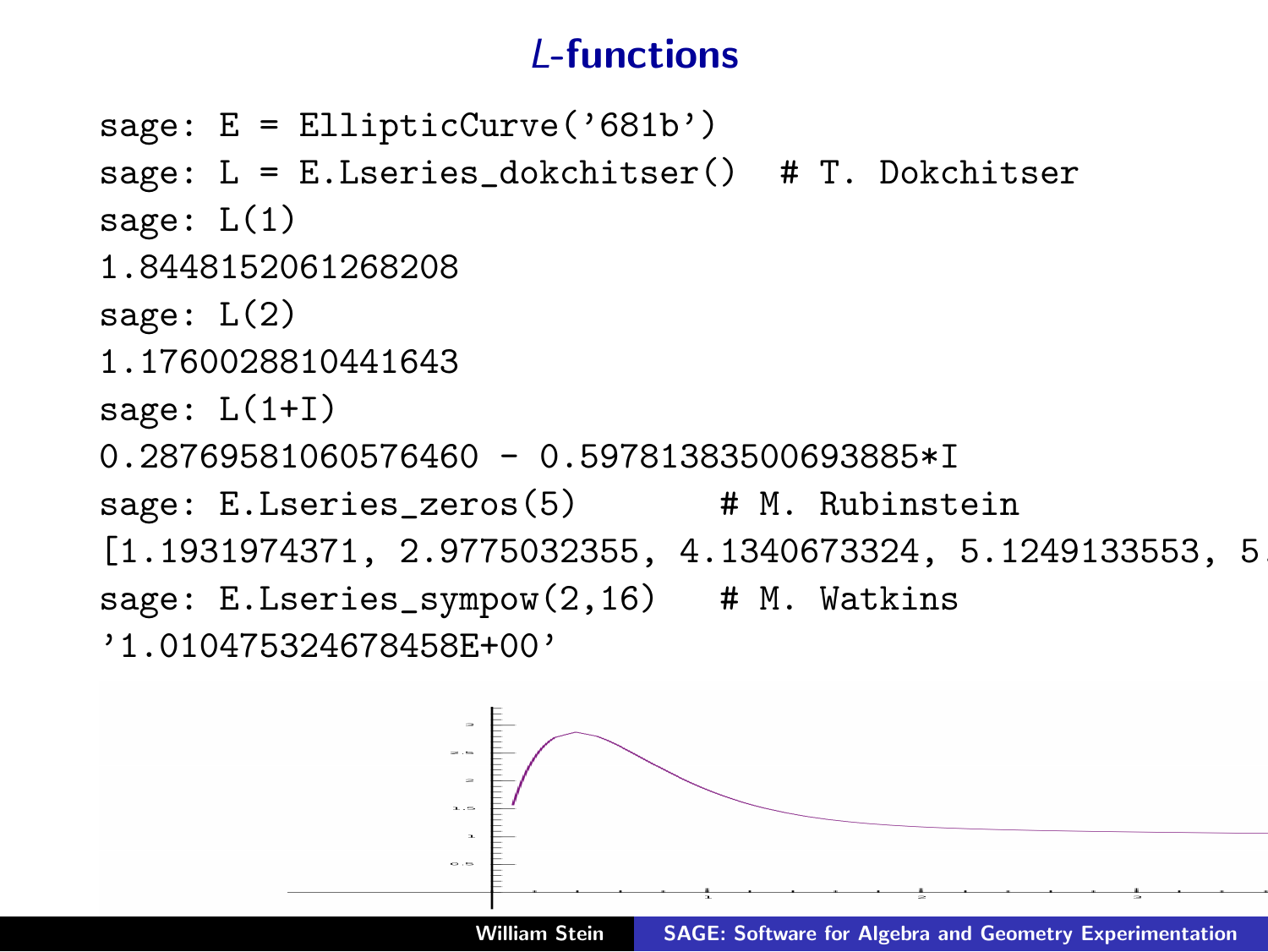#### Image of a line segment under  $L(E, s)$

```
sage: E = EllipticCurve('37a')
sage: v = E.Lseries_values_along_line(1, 1+10*I, 300)
sage: w = [(z[1].real(), z[1].imag()) for z in v]
sage: L = line(w,</sub> <math>rgbcolor=(0.5,0,0))sage: L.save('line.png')
```
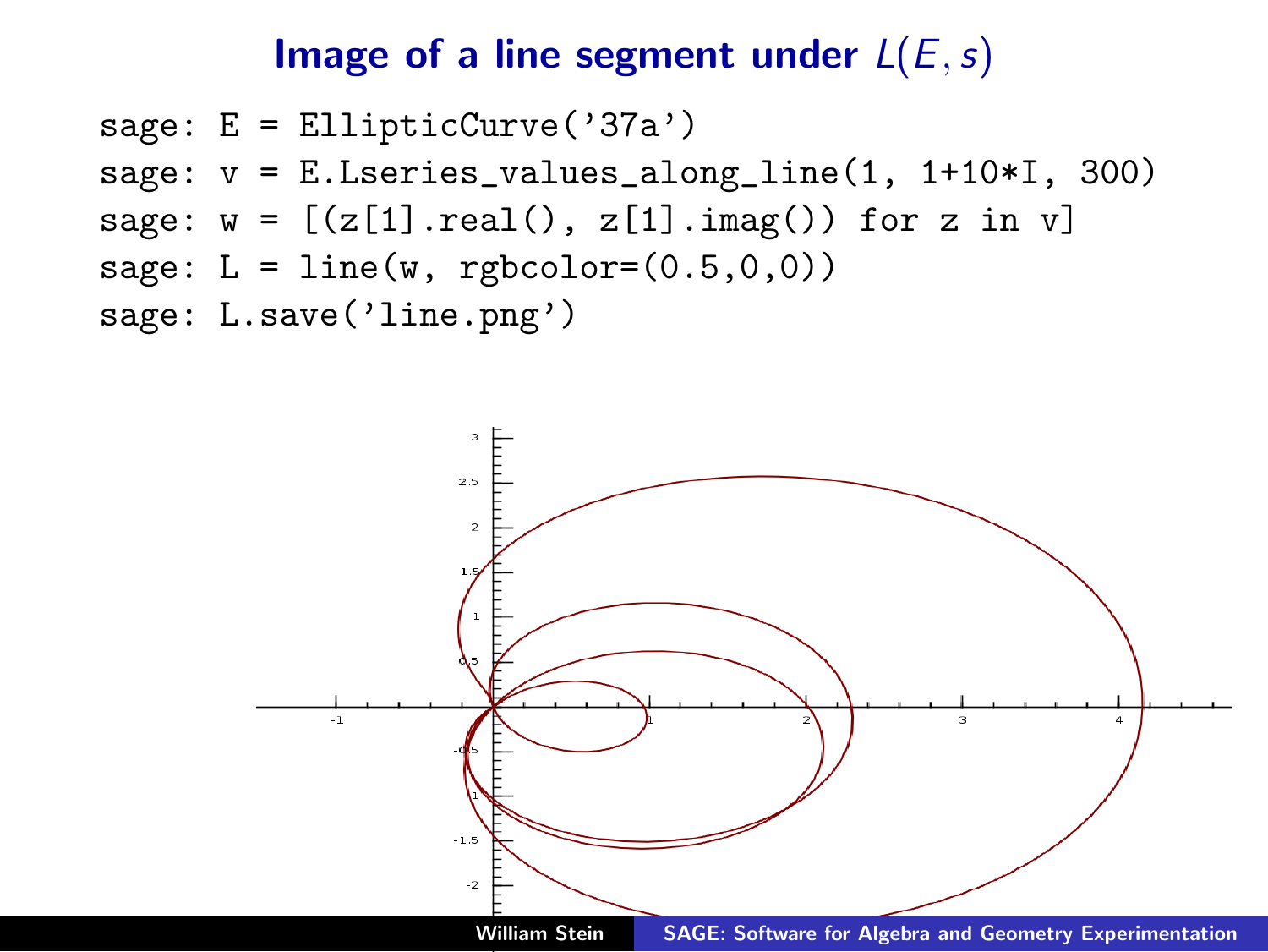# Graphing a Complex L-series

- sage: E = EllipticCurve('389a')
- sage: L = E.Lseries\_dokchitser()

```
sage: L(1+I)
```
-0.63840993858803874 + 0.71549523920466740\*I

sage: L(1+0.2\*I, 50)

-0.030658879217008016 + 0.0035873942766903410\*I



 $\Omega$ 

Absolute Real Part of 389A Curve L-series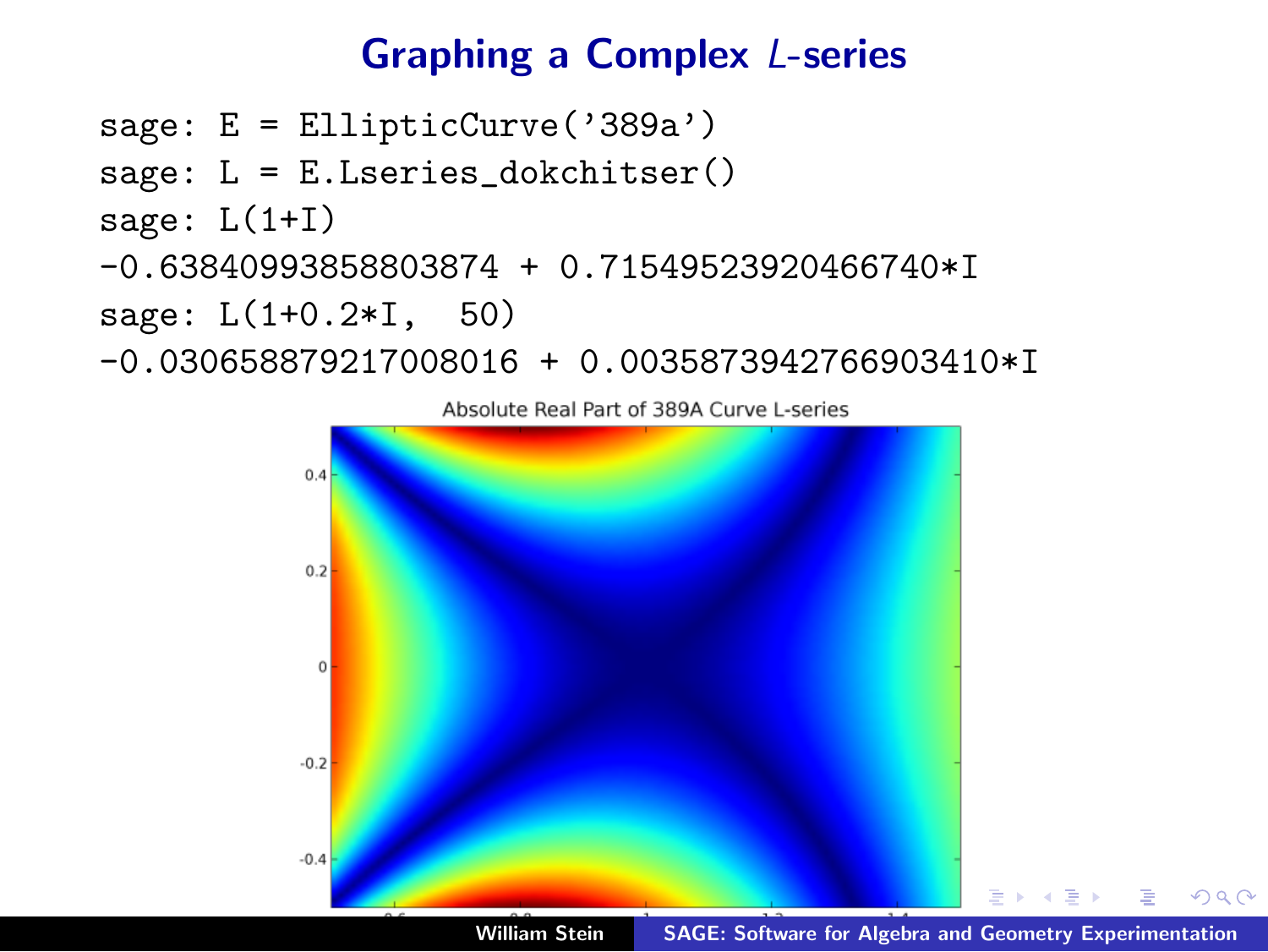#### Arithmetic of our favorite rank 1 curve

sage: E = EllipticCurve('37a') sage:  $E.\text{sha}$  an()  $---> 1$ sage: E.non\_surjective() --> [] sage:  $E.\text{sha}$  an()  $---> 1$ sage: E.regulator() --> 0.051111408239999996 sage: E.gens()  $--> [(0:0:1)]$ sage: E.heegner\_discriminants(50) -->  $[-3, -4, -7, -11, -4]$ sage: E.heegner\_index(-7) # Kolyvagin ==> Sha trivial [0.999990645298, 1.00000935475] sage: E.q\_expansion(5)  $-$  > q - 2\*q^2 - 3\*q^3 + 2\*q^4 + 0(q^5) sage: E.simon\_two\_descent ()  $(1, 1, [(0:108:1)]$ sage: E.sea(next\_prime(10^50)) 100000000000000000000000001917684156174529696959920

→ 何 ▶ → ヨ ▶ → ヨ ▶ │ ヨ │ ◆ 9 Q (^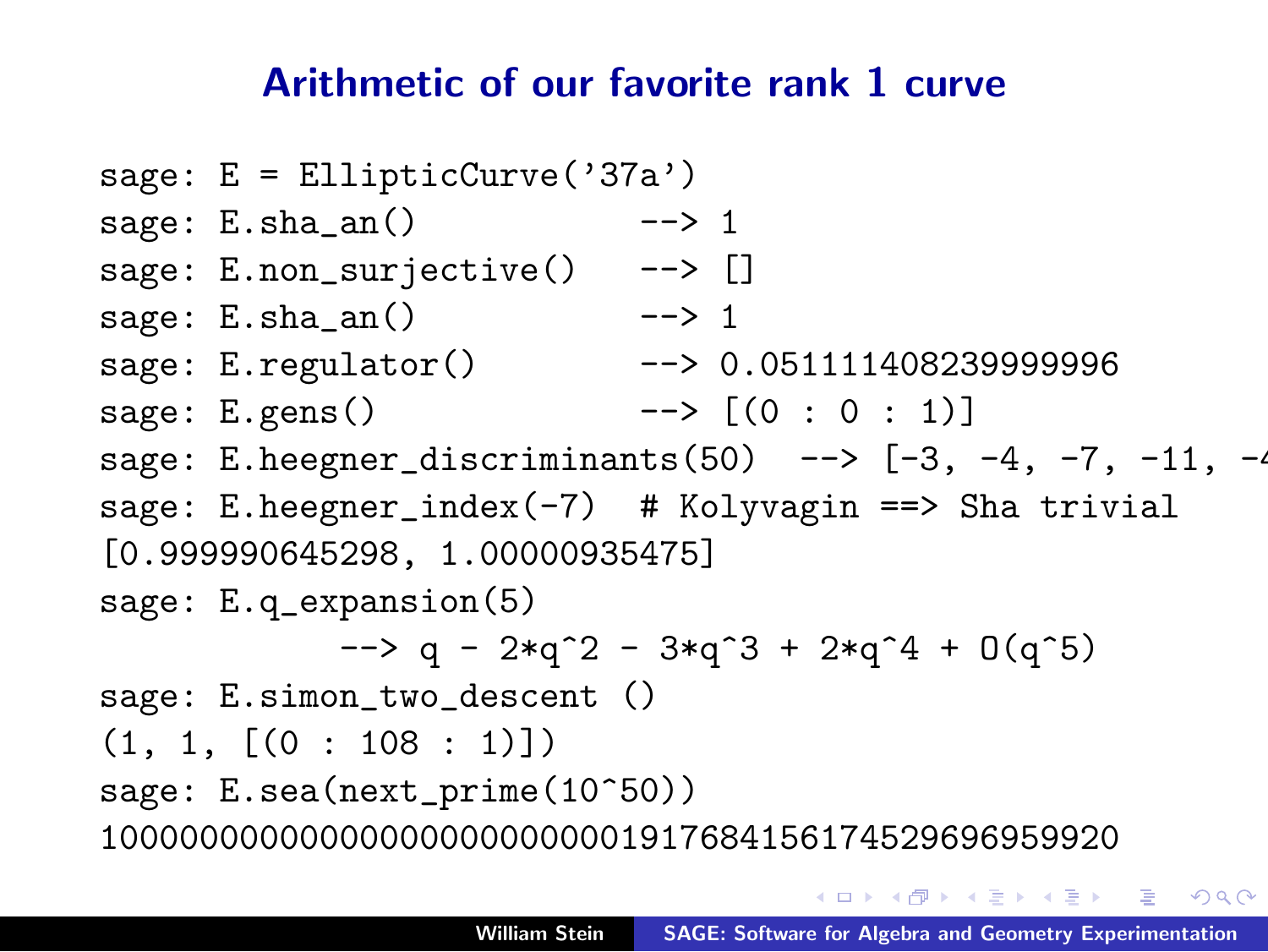#### Saving and Loading Objects

Most objects in SAGE can easily be loaded and saved in a compressed format. (This is a standard feature of Python!)

```
sage: M = ModularSymbols(Gamma1(13),2); M
Full Modular Symbols space for Gamma_1(13) ...dimension 15
sage: D = M.decomposition(3)
sage: [A.dimension() for A in D]
[1, 1, 1, 2, 2, 2, 2, 4]
sage: save(M, 'modsym13')
... <quit and restart > ...
sage: M = \text{load}('modsym13')sage: D = M.decomposition(3) # instant!
sage: D[-1].hecke_operator(2).charpoly().factor()
(x^2 + 3*x + 3)^2
```
イロメ イ押 トイラ トイラメーラー

<span id="page-12-0"></span> $\Omega$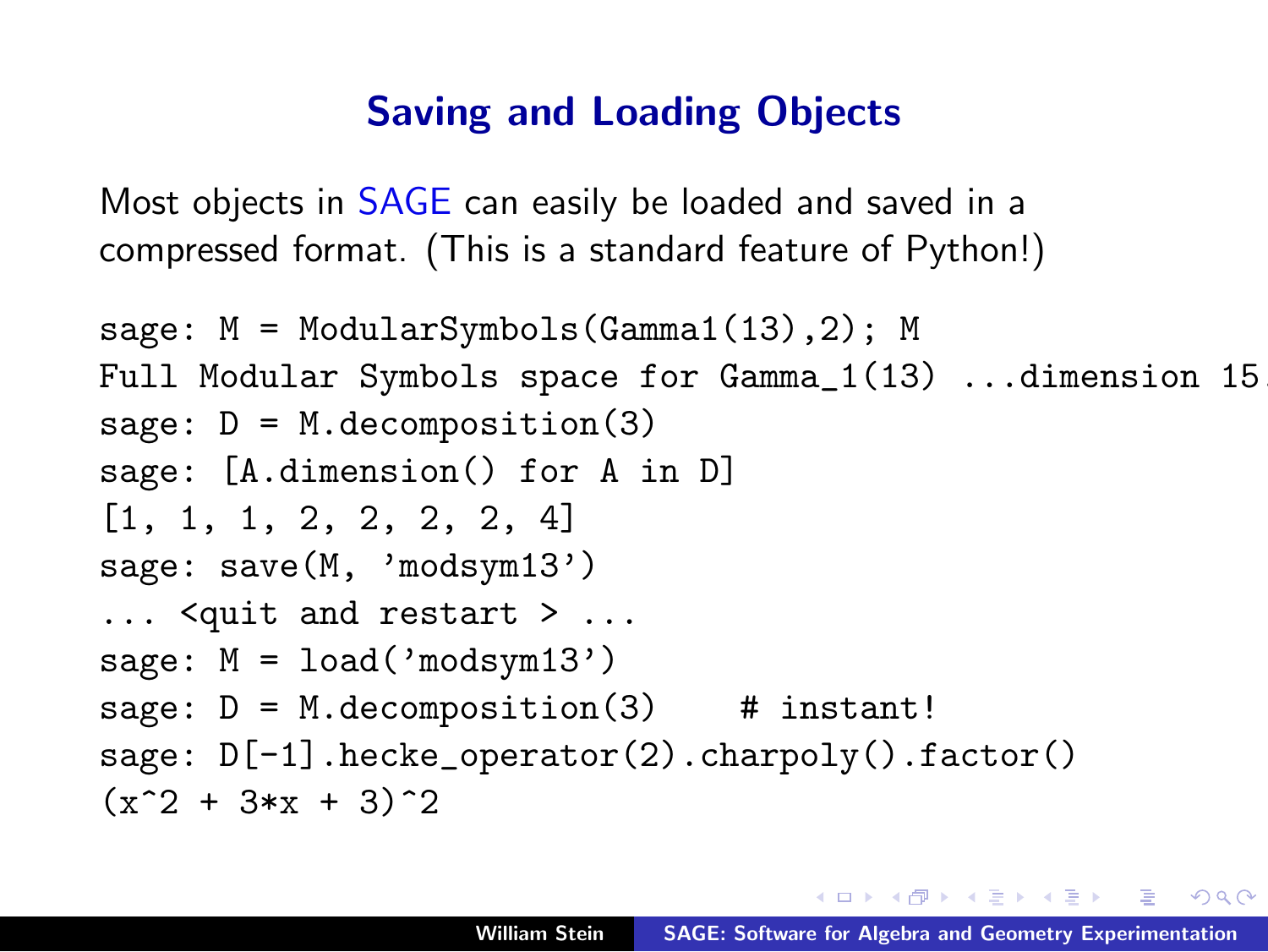#### SAGE is not only for number theory!

```
sage: P.\langle x,y,z,w\rangle = ProjectiveSpace(3,QQ)sage: C = P.subscheme([y^2-x*z, z^2-y*y, x*w-y*z])
sage: len(C.irreducible_components()) # twisted cubic
1
sage: J = C.defining_ideal()
sage: G = J.\text{groebner\_fan}()sage: len(G.reduced_groebner_bases())
8
sage: G.fvector()
(1, 8, 8)
sage: f = \text{prod}(J \cdot \text{gens}()) # \setminus /-- newton polytope
sage: NP = polymake.comvex_hull(f.exponents())sage: NP.facets()
[(3/2, 5/2, -1, 0), (3, 1, -1, 0), (1, 0, 0, 0),(-3/2, 2, 1, 0), (3, -1, 4, 0), (-3, 1, 5, 0)]
```
<span id="page-13-0"></span>(And Stein is not only a number theorist an[ym](#page-12-0)[or](#page-14-0)[e.](#page-12-0)[..\)](#page-13-0)  $000$